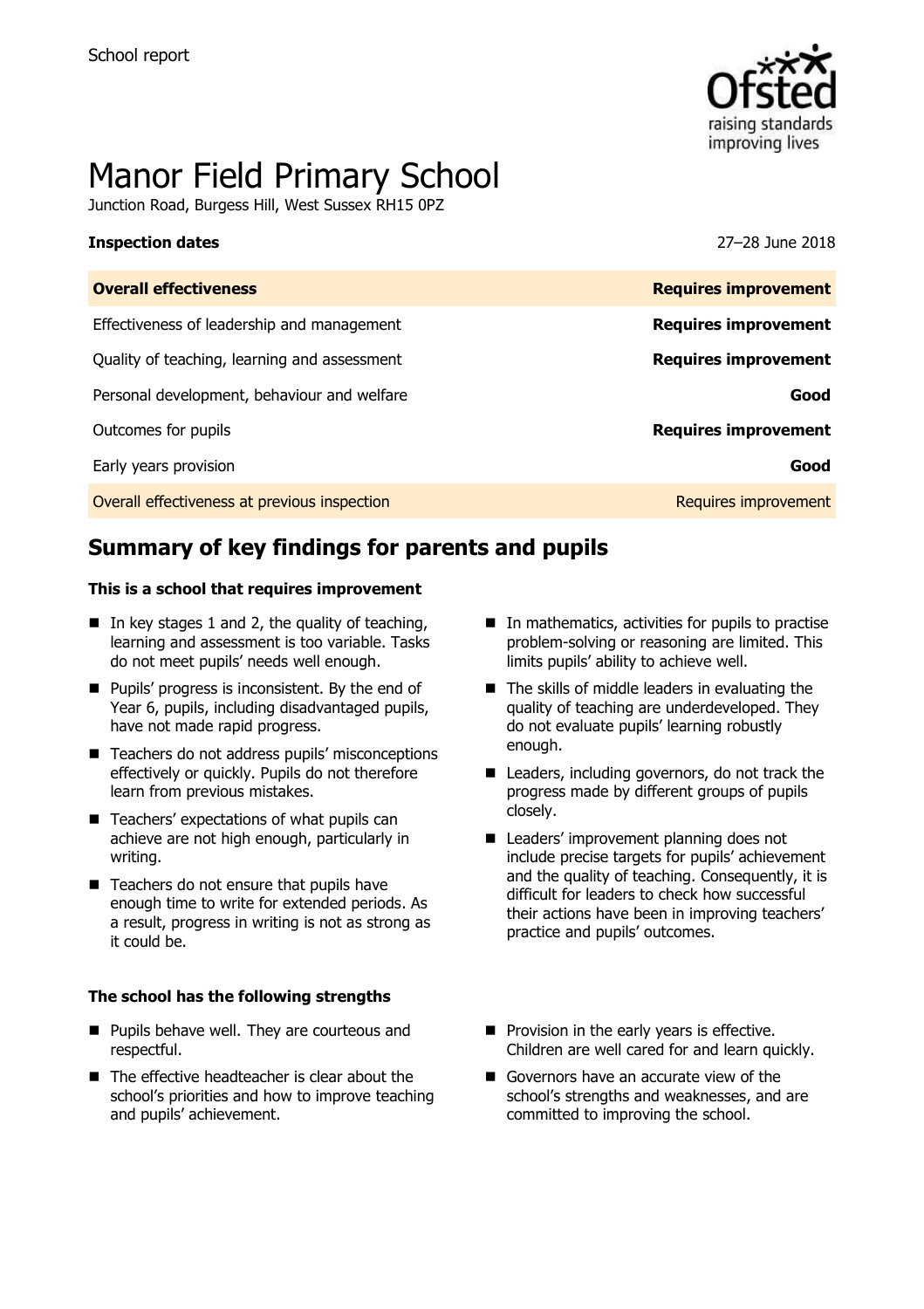

# **Full report**

### **What does the school need to do to improve further?**

- Improve the quality of teaching, learning and assessment by:
	- ensuring that staff identify and address pupils' misconceptions quickly and effectively
	- raising teachers' expectations about the quality of pupils' work, particularly in writing, and providing more opportunities to write at greater length
	- ensuring that pupils apply their mathematical skills to problem-solving and reasoning.
- Improve the quality of leadership and management by:
	- ensuring that leaders, including governors, track the progress of pupils more closely
	- making sure that leaders set clear targets in the school's improvement plan for improving the quality of teaching and pupils' achievement
	- developing the evaluative skills of middle leaders, so that they are better able to judge the quality of teaching and pupils' learning.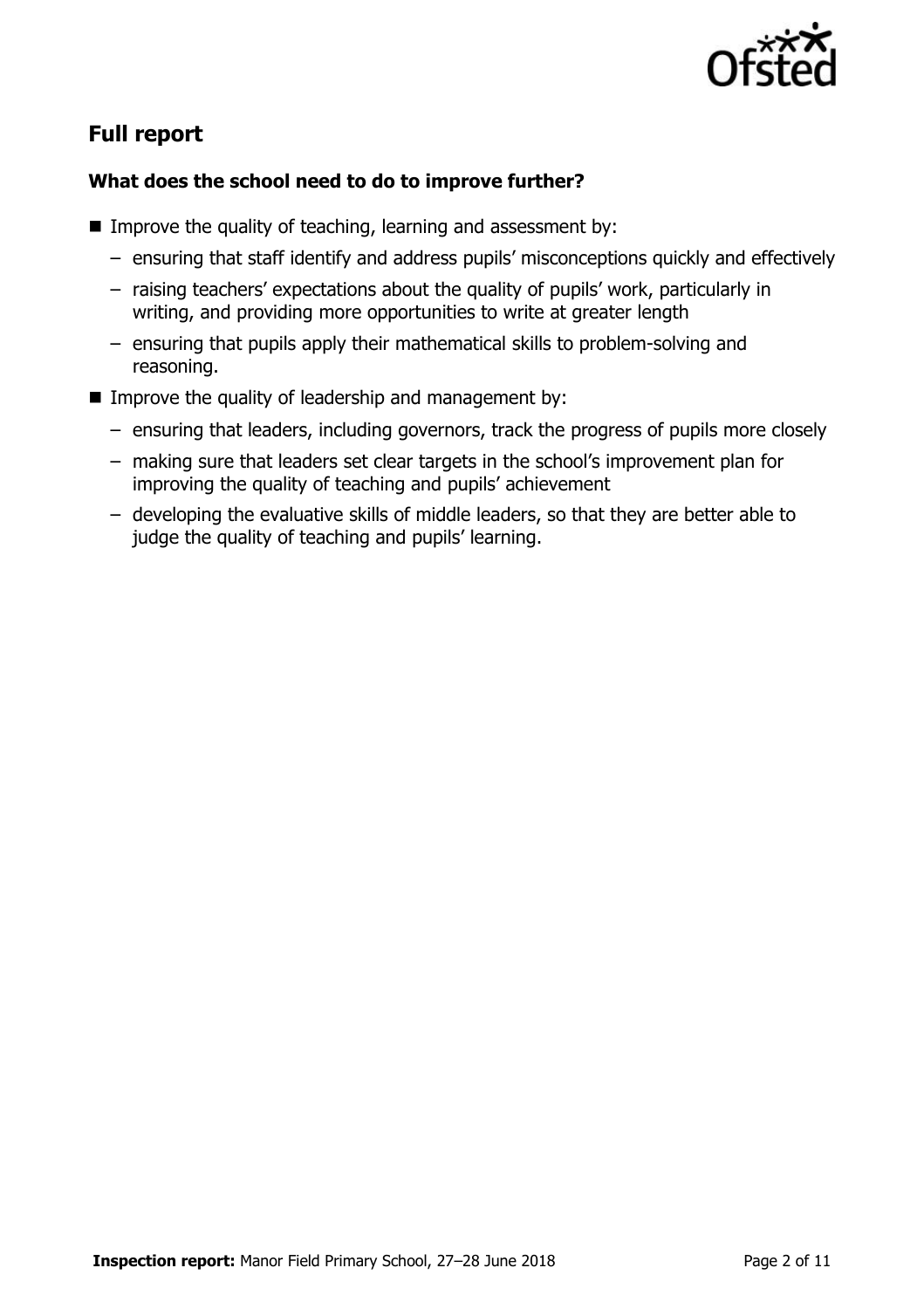

## **Inspection judgements**

#### **Effectiveness of leadership and management Requires improvement**

- Leaders are ambitious for pupils, and staff and have had some successes in improving provision. However, pupils' progress is not yet good because the quality of teaching is variable.
- Leaders have set accurate longer-term priorities, but the targets in the school's improvement plan are not sharply focused on pupils' achievement. The actions that need to be taken to improve teaching are not precise enough. Therefore, leaders have difficulty assessing whether strategies to raise achievement and improve the quality of teaching are working.
- Leaders, including governors, do not keep a close enough check on the progress made by different groups of pupils across the school. This means that inconsistencies in the quality of teaching and learning are not identified and acted upon swiftly.
- Subject leaders are keen to fulfil their roles and are committed to doing their best for the pupils. However, their skills of using pupils' achievement information to focus planning are underdeveloped. So are evaluative skills needed to judge the quality of teaching. Consequently, they have not improved the quality of teaching and learning rapidly enough, and expectations of what pupils should achieve are not as high as they should be.
- Leaders have rightly focused on the improvement of teaching. The headteacher uses performance management effectively to challenge the quality of teaching. Leaders have used coaching and external training providers well to improve teachers' practice. Teachers appreciate the support they receive and have responded positively. This is improving the learning opportunities for pupils.
- Leaders have identified correctly that there is scope to improve the use of the pupil premium. The school's strategy identifies barriers to pupils' learning accurately. The impact of last year's work in this area was evaluated appropriately. This has led to improved achievement for some pupils. However, use of the funding has not yet ensured that the progress that disadvantaged pupils make is strong.
- The leadership of physical education is strong, with a wide range of extra-curricular opportunities available, which are well attended by pupils. The primary school physical education (PE) and sport funding is used well. Pupils say they enjoy sport and find PE 'fun'. Pupils understand the value of healthy eating and physical activity as part of a healthy lifestyle. Their participation in the wide range of clubs, including yoga and the marching band, has increased considerably.
- The special educational needs leader uses additional funding for pupils who have special educational needs and/or disabilities more effectively than before. She has implemented positive changes that are helping to support pupils' learning, especially in helping pupils to catch up and secure their skills in reading.
- The broad and balanced curriculum ensures that pupils are taught a wide range of subjects. For example, good opportunities to develop pupils' scientific, artistic and musical skills are in place. Leaders have built strong connections with local partners, such as pre-schools and other schools. This offers pupils many opportunities to learn in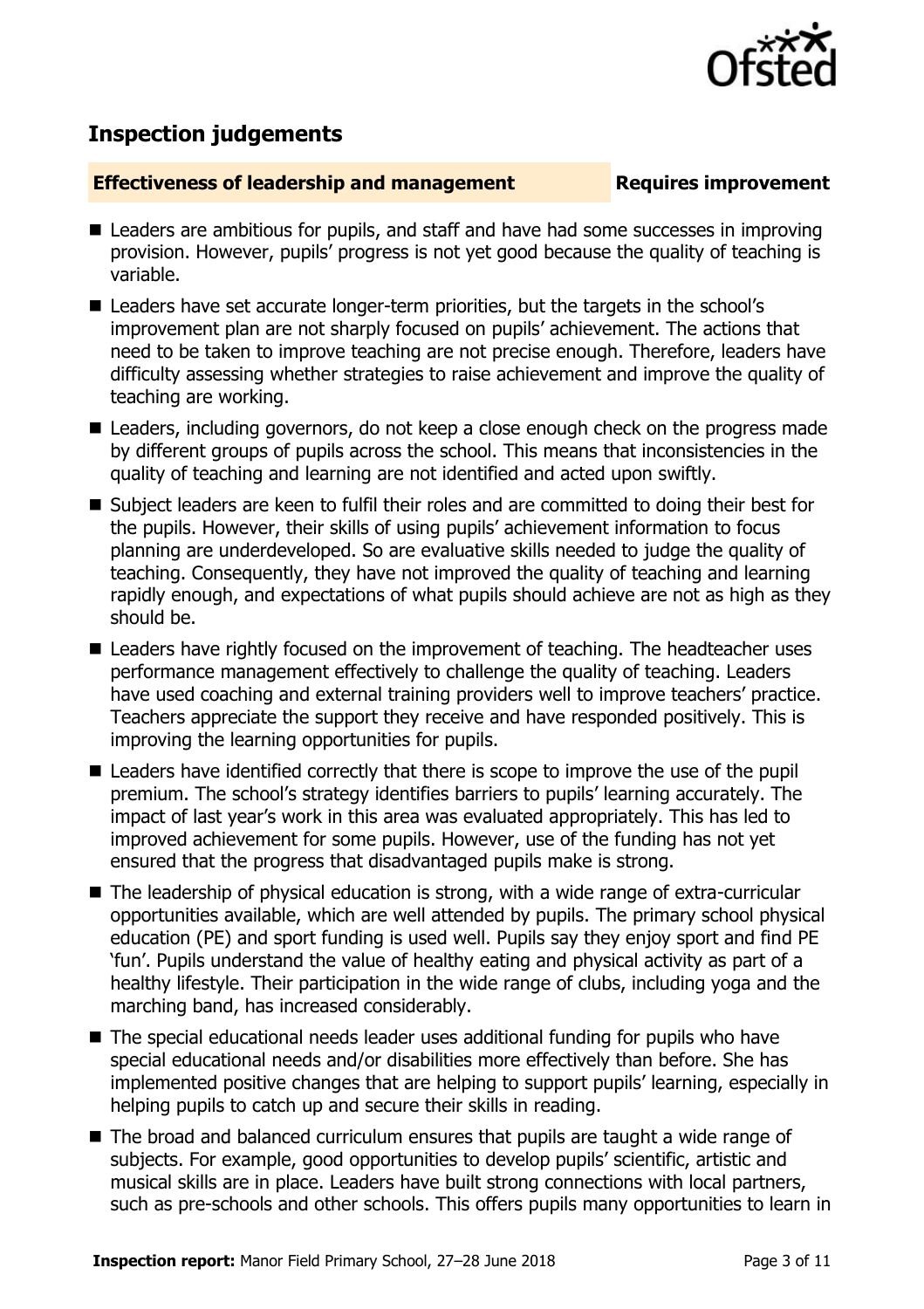

and beyond the immediate locality. Visits, trips and visitors enrich pupils' learning further.

- The promotion of fundamental British values is effective. For example, some older pupils used persuasive writing to argue the merits of individual liberty. Pupils understand the principles of democracy and the rule of law. This contributes to a strong awareness of these values, which are also promoted through well-planned work in other subjects.
- Pupils' social and moral understanding and development is strong. They value the opportunity to represent their classmates on the school council, while the 'sports crew' takes responsibility for improving the sports equipment. However, leaders are aware that the promotion of pupils' spiritual and cultural development requires strengthening.

#### **Governance of the school**

- Governors are supportive of the headteacher and understand the priorities for the school. However, they do not check robustly on pupils' progress or challenge leaders sufficiently when achievement is not good enough.
- Governors know the school well and understand where improvement is needed. They recognise that teaching needs to improve and the value of continuous professional development to support the development of all staff. They have a clear overview of what actions are being taken to improve the quality of teaching and learning.
- Governors have a clear grasp of how additional funds are used to support disadvantaged and vulnerable pupils, and pupils who have special educational needs and/or disabilities. They know the impact of this funding on pupils' achievement, and social and emotional needs.
- Governors carry out their statutory duties well. They ensure that the school's procedures for the safe recruitment of staff meet requirements. An appropriate number of staff and governors have completed safer recruitment training.

### **Safeguarding**

- The arrangements for safeguarding are effective.
- Leaders have ensured that there is a strong culture of safeguarding in the school. Staff are vigilant, reporting concerns quickly and appropriately. Pupils feel safe in the school and know where to seek help should the need arise.
- Employment checks are carried out carefully on new staff before they join the school. Checks are recorded appropriately in a single record.
- Staff benefit from regular and effective training and updates. As a result, they have a clear understanding of their duties in relation to safeguarding, including protecting pupils from radicalisation and extremism.
- Vulnerable pupils' needs are identified and met well. The designated leaders for child protection liaise closely with a wide range of external agencies, including children's services departments within and beyond the local authority.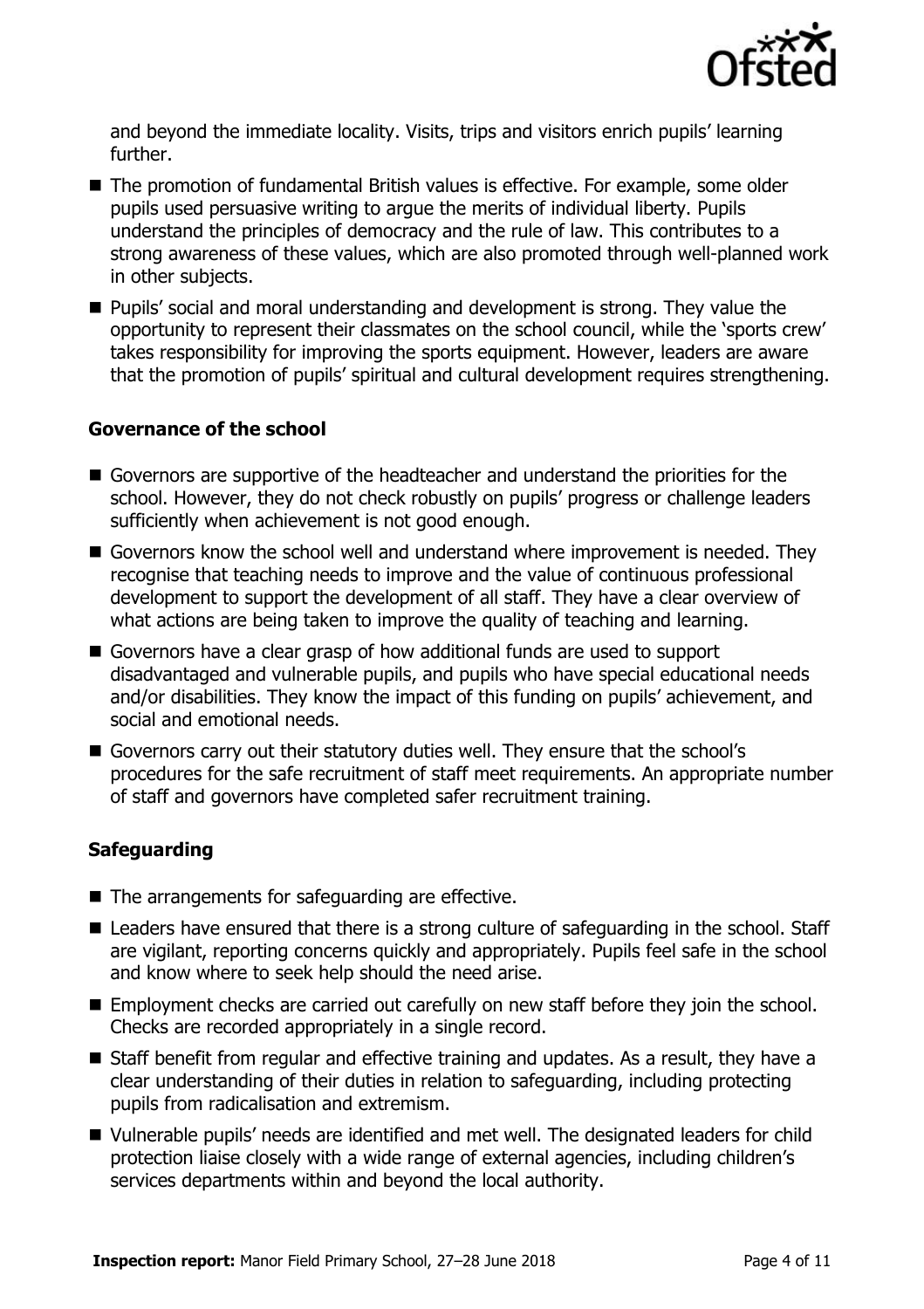

#### **Quality of teaching, learning and assessment Fig. 2.1 Requires improvement**

- Teaching varies in quality. There are strengths in the early years, but across key stage 1 and 2 teaching is not consistently strong. This is because expectations about what pupils should achieve are not high enough. Consequently, not enough work is pitched at the right level.
- Teachers do not always have high expectations of the quality or quantity of writing they expect pupils to produce. Pupils are not encouraged or supported to pull together their understanding of good-quality writing in longer pieces of work. As a result, in some classes, progress is too slow and work of high calibre is limited.
- In mathematics, the quality of teaching is inconsistent. Although basic arithmetic skills are taught well in some classes, not enough opportunities are planned for pupils to apply their mathematics skills to challenging problem-solving and reasoning tasks. This limits pupils' ability to make the progress that they are capable of and reach the expected and higher standards.
- Staff sometimes tackle pupils' misconceptions well, addressing errors effectively. This is not, however, consistent across all classes. Too often, inaccuracies in pupils' work go unnoticed, or are not tackled effectively and soon enough. Consequently, pupils do not improve their work sufficiently quickly. For example, the quality of writing remains limited because mistakes in pupils' use of grammar and spelling persist.
- Where pupils make good progress, teachers have good subject knowledge and question pupils effectively. They set work at the right level for pupils' different needs and pupils are encouraged to take responsibility for their own learning.
- Good relationships are evident between adults and pupils. When pupils are engaged in their learning, they show high levels of concentration.
- The teaching of phonics is good. Adults pronounce the sounds that letters make precisely to support pupils to have a secure understanding of these sounds. As a result, most pupils develop their skills of reading words accurately. Pupils read widely, so they are familiar with a wide range of text types.

### **Personal development, behaviour and welfare Good**

#### **Personal development and welfare**

- The school's work to promote pupils' personal development and welfare is good.
- $\blacksquare$  Pupils want to achieve well and know how to be successful in their learning. They answer teachers' and each other's questions willingly, giving a reason for their opinions.
- **Pupils enjoy attending the wide range of extra-curricular activities that the school** offers, including sports clubs. The home–school link worker knows pupils well and supports them with their social development. These combine to contribute very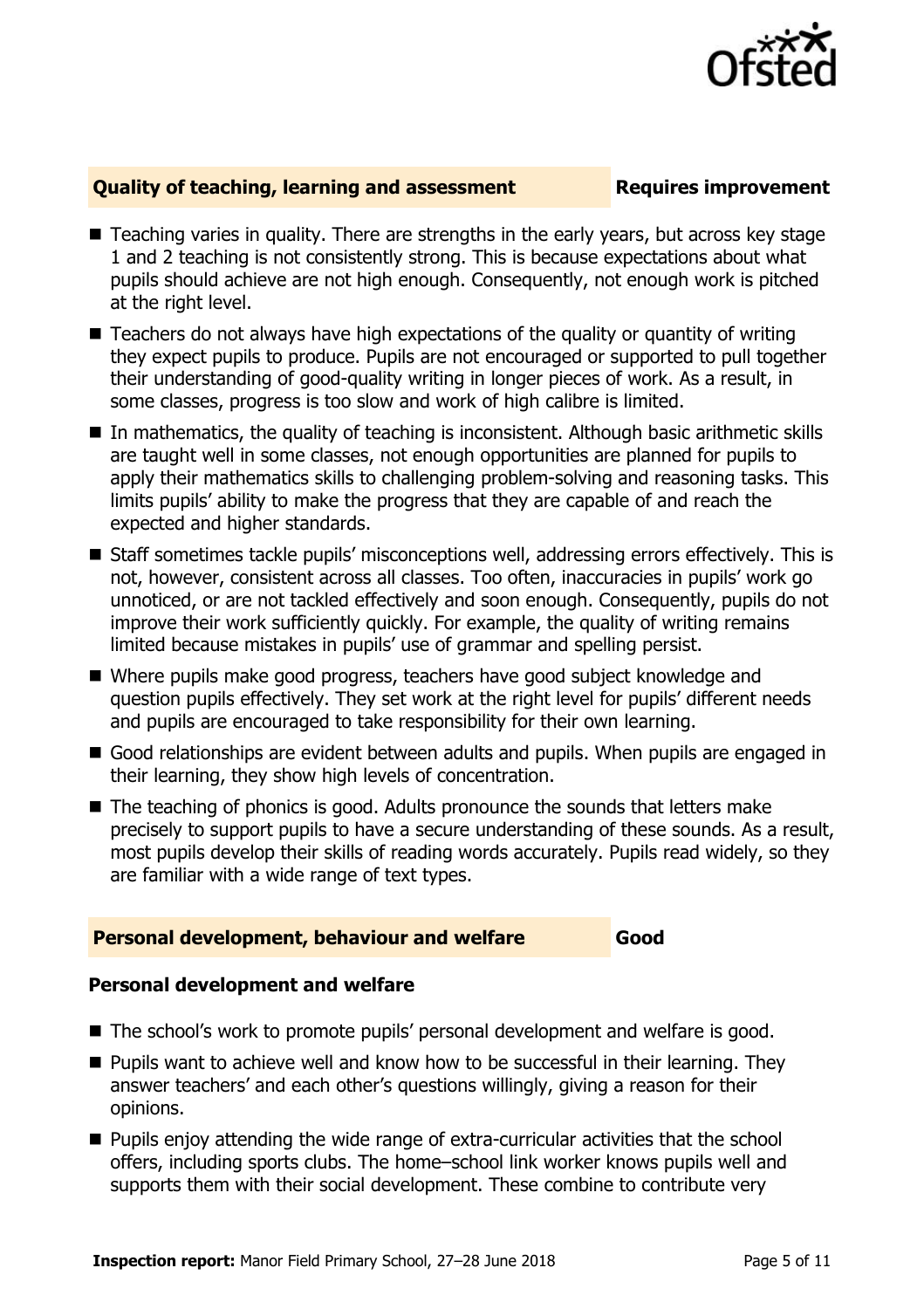

positively to their physical and emotional well-being.

- Through a well-planned programme of personal, social and health education, pupils develop a good understanding of how to stay safe in a variety of situations, including when using the internet. Pupils told inspectors that they feel safe in the school and that they have the confidence that staff will help them if they have a worry or a concern.
- **Pupils benefit from good opportunities to learn and apply their knowledge of how to be** a good citizen, developing their understanding of British values. For example, pupils learned about the development of democracy by applying those principles when they took responsibility for the school council elections.
- **Pupils are thoughtful, responsible and caring. They are taught to respect each other** and to welcome visitors through acts of kindness, such as offering a friendly greeting. Pupils are supported to be reflective through the daily assemblies and in some lessons. Pupils show respect for each other and adults, talking confidently about tolerance and the rule of law.

#### **Behaviour**

- The behaviour of pupils is good.
- The school is a calm and orderly environment, because most pupils conduct themselves well. This contributes positively to school life and ensures that lessons are typically free from disruption.
- $\blacksquare$  Pupils have good manners, are polite and are welcoming. They have a good understanding of the behaviour policy and know what is expected of them. They particularly like the fact that positive behaviour and learning is rewarded.
- **Pupils feel safe, especially from bullying, because of the high level of support available** from staff. One parent, reflecting the views of others, said: 'My child feels very safe and looked after at school'. Pupils have a high degree of trust in the adults in the school. In addition, the very clear behaviour strategies, consistently carried out by adults in the school, make sure that pupils know exactly what is expected of them.
- **Pupils arrive for school on time and attend school regularly. Their attendance is in line** with the national average. Leaders keep a close watch on pupils' attendance. If this slips, they have refined and effective systems and strategies to ensure that pupils attend frequently. Consequently, the proportion of pupils who are persistently absent has significantly declined.
- The majority of parents and carers who responded to Parent View, Ofsted's online questionnaire, agreed that pupils are well behaved.

#### **Outcomes for pupils Requires improvement**

- **Pupils' progress in key stages 1 and 2 is variable. Their achievement, particularly in** writing and mathematics, is not consistently good, due to inconsistencies in the quality of teaching. As a result, pupils are not always as well prepared for the next stage of their education as they could be.
- **Pupils' progress currently in writing is not rapid enough. Pupils' learning and work in**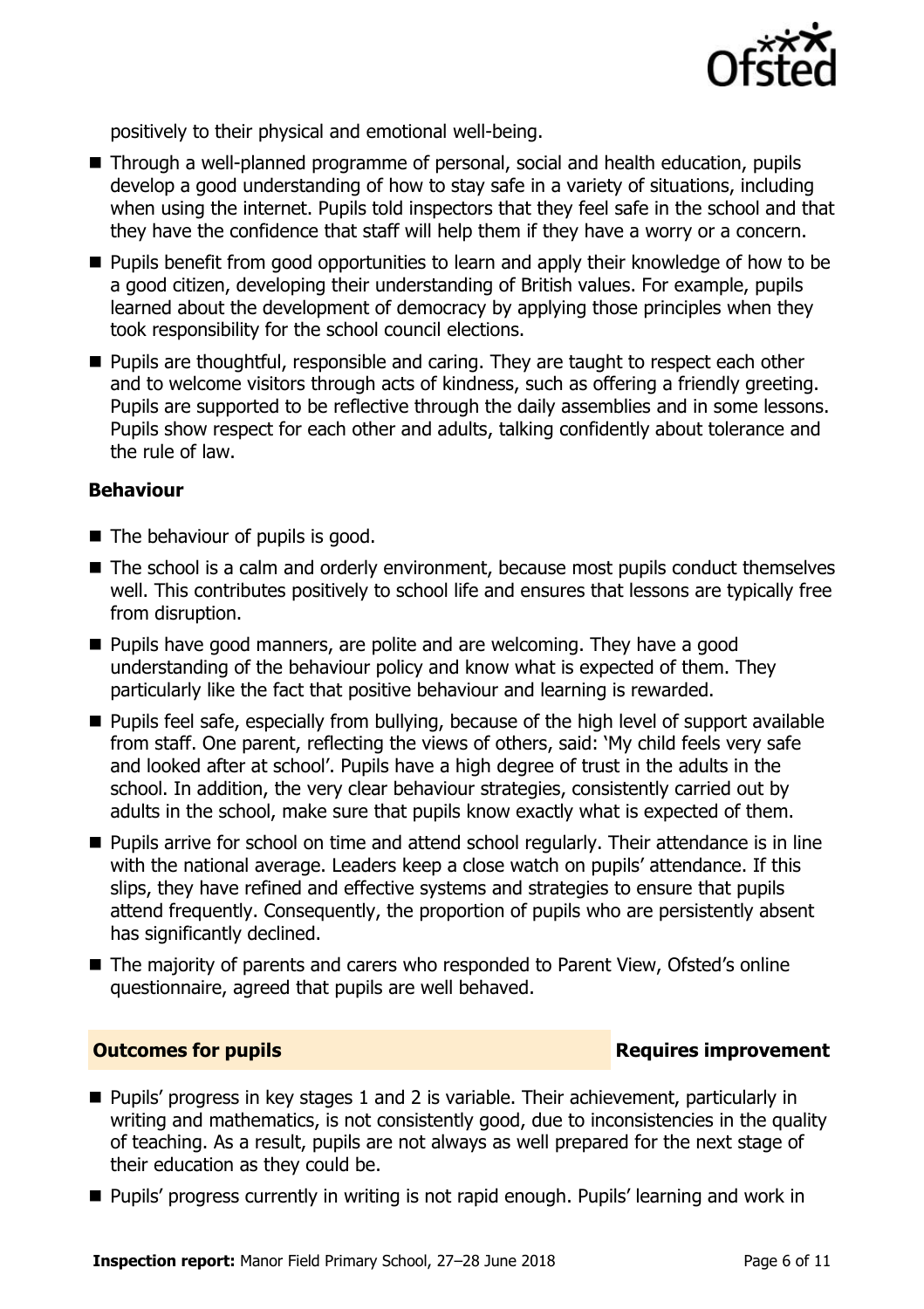

books show that misconceptions are not routinely or swiftly addressed; common errors are often repeated and not addressed well enough. For example, mistakes in grammar and punctuation are not corrected. Too many pupils are working below age-related expectations.

- Pupils achieve well in phonics because of the good-quality daily teaching of early reading skills. Results in the Year 1 phonics screening check in 2017 have improved to be above the national average. Pupils acquire the skills they need to help them to read unknown words accurately. The school's assessment information indicates that current pupils in Year 1 are achieving well in phonics.
- **Pupils' progress in mathematics is inconsistent. This is because teachers do not** challenge pupils consistently to solve real-life problems that stretch their thinking. Teachers do not plan opportunities for pupils to develop their reasoning skills in sufficient depth. For example, teachers do not challenge pupils' explanations of their thinking that are too simplistic.
- $\blacksquare$  The achievement of pupils who have special educational needs (SEN) and/or disabilities requires improvement because the impact of teaching for these pupils is mixed in quality. Some pupils make good gains from their starting points, but progress varies, and some do not make as much progress as they could.
- Disadvantaged pupils perform inconsistently, due to the quality of teaching and the support that they receive being variable. Staff do not plan work that challenges their thinking. However, disadvantaged pupils' achievement, while behind other pupils nationally at both key stages, has recently improved but remains a priority for senior leaders.

#### **Early years provision Good Good**

- The early years leader focuses well on what children need and want to learn. Teachers plan with support staff to ensure continuity and depth in learning. Learning is dynamic, changing daily to meet the developing needs and interests of the children. As a result, children enjoy learning and make good progress. The proportion achieving a good level of development is broadly average. Leaders recognise that the most able should be making even better progress than at present.
- Leaders have ensured that the additional funding has been used to good effect in the early years. Consequently, disadvantaged children, and those who have SEN and/or disabilities, make good progress from their starting points on entry to the Reception class.
- The early years leader and teaching assistants use observations to know precisely how well children are learning and developing. Assessment information feeds into making robust judgements about children's understanding and knowledge. As a result, the next steps that children need to take in areas of learning across the curriculum are identified accurately.
- Children make rapid progress in phonics to develop very good early reading skills. Teachers assess pupils' phonic knowledge every day. Children change learning groups regularly, as their skills and abilities develop, so that the work is well matched to their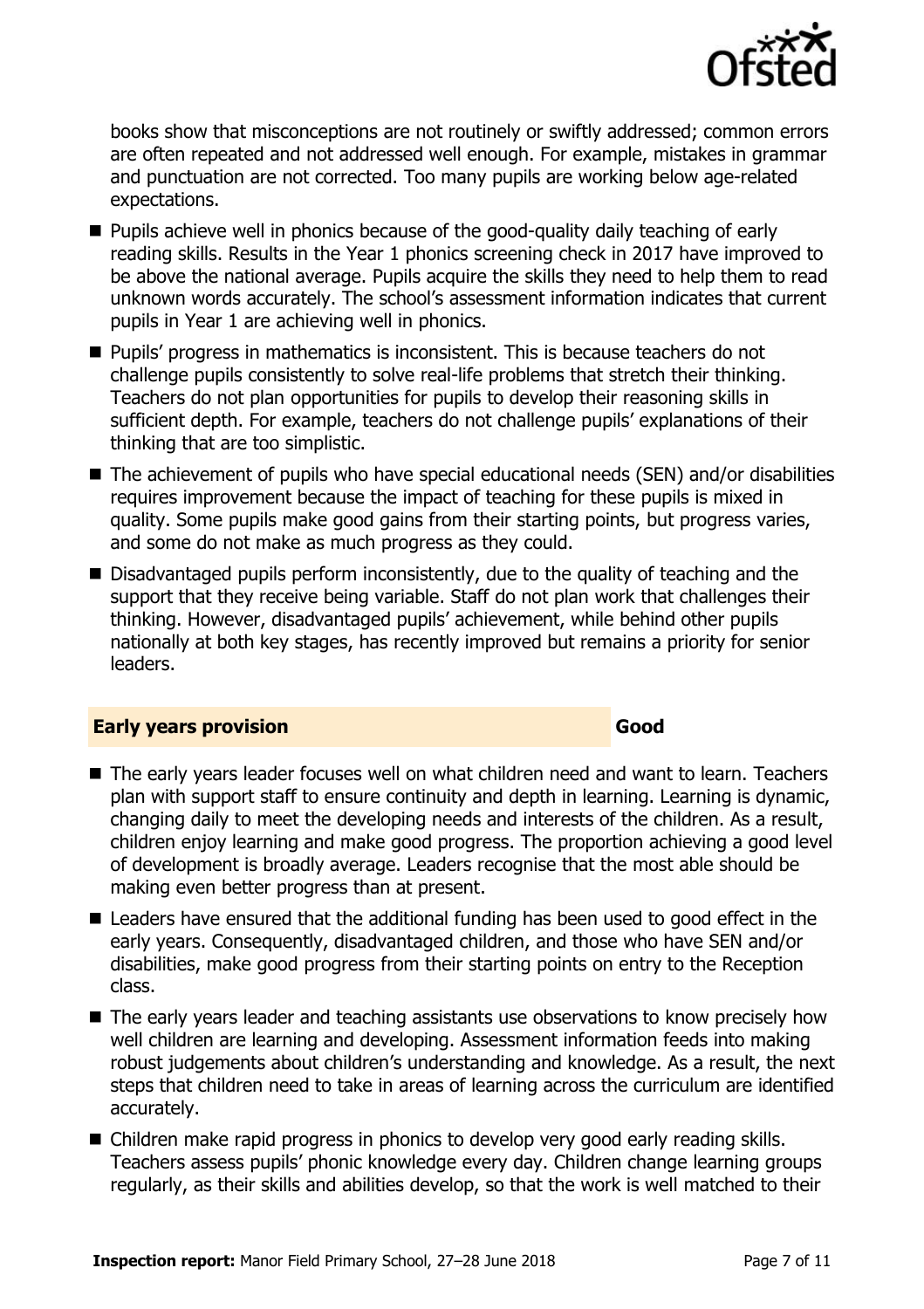

needs.

- Children are well behaved, have good attitudes to their learning and are tolerant of one another. They play and learn together enthusiastically, and do so with great enjoyment. For example, in the 'burger restaurant' children delighted in selling the food and working out the total bill accurately.
- The setting is safe and secure. Adults are well trained in all aspects of child protection, and welfare requirements are fully met.
- Children are well prepared for the transition to Year 1. The skills required for moving to a more formal setting are built carefully into the activities provided. These opportunities increase as the children move through Reception. There are close links between Reception and key stage 1 staff; children undertake visits to their new classrooms to fully prepare them for the start of the new academic year.
- Staff have strong relationships with parents. This starts with home visits and leads on to opportunities for parents to work with their children in class. Parents are encouraged to support their children in their learning by commenting on achievements at home in the online assessment system that is used effectively by staff. Leaders ensure that communication is effective, regularly seeking information and views from parents on how the school can best support their child.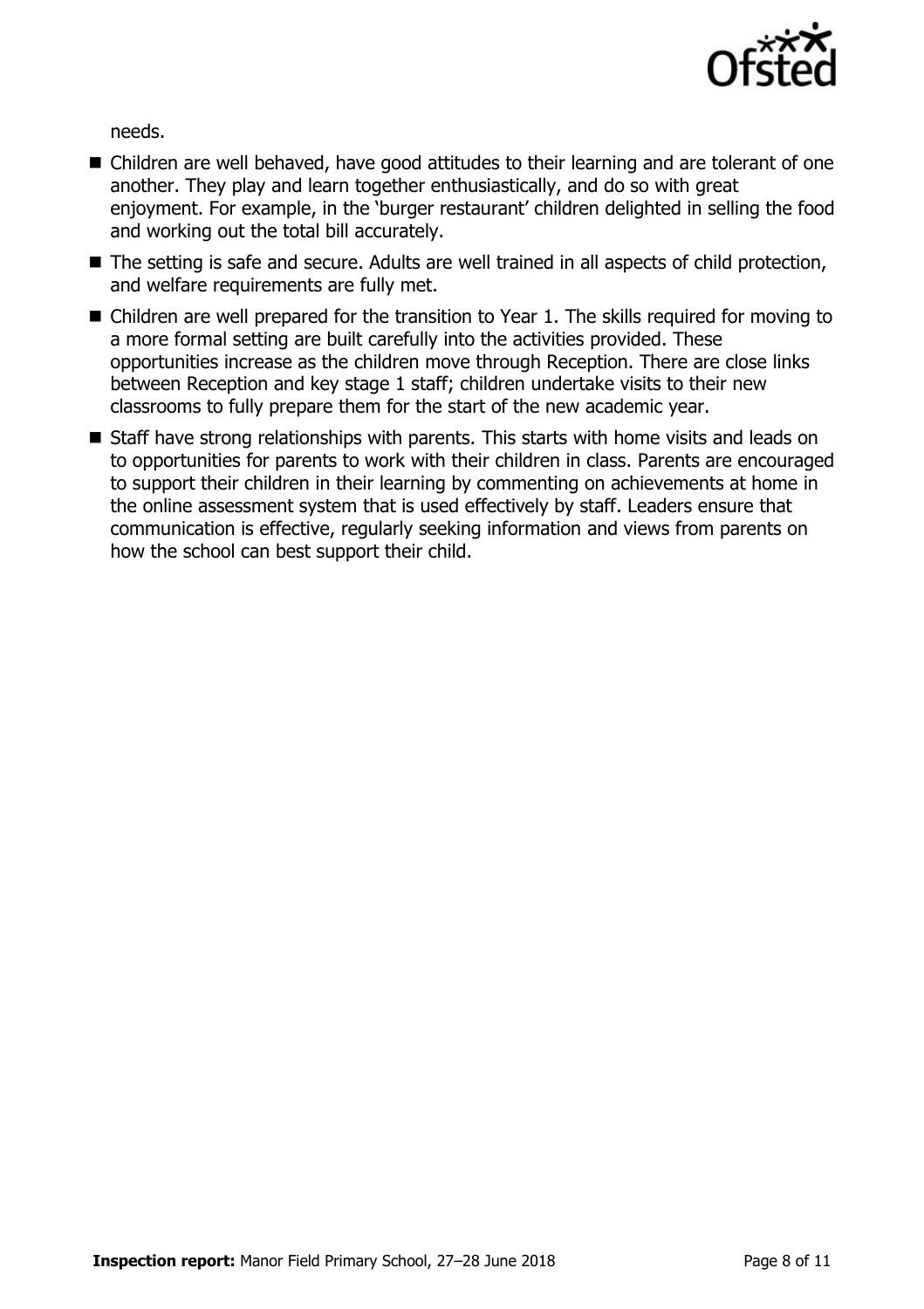

# **School details**

| Unique reference number | 125930             |
|-------------------------|--------------------|
| Local authority         | <b>West Sussex</b> |
| Inspection number       | 10046537           |

This inspection of the school was carried out under section 5 of the Education Act 2005.

| Type of school                      | Primary                         |
|-------------------------------------|---------------------------------|
| School category                     | Maintained                      |
| Age range of pupils                 | $4$ to $11$                     |
| <b>Gender of pupils</b>             | Mixed                           |
| Number of pupils on the school roll | 487                             |
| Appropriate authority               | The governing body              |
| Chair                               | Margaret Foote                  |
| <b>Headteacher</b>                  | Daisy Bailey                    |
| Telephone number                    | 01444233368                     |
| Website                             | http://www.manorfieldschool.org |
| <b>Email address</b>                | head@manorfield.w-sussex.sch.uk |
| Date of previous inspection         | 8-9 June 2016                   |

### **Information about this school**

- This is a larger-than-average-sized primary school.
- $\blacksquare$  The proportion of pupils supported by the pupil premium is lower than the national average.
- Most pupils are of White British heritage.
- $\blacksquare$  The proportion of pupils who have SEN and/or disabilities is broadly in line with national averages.
- The school meets the government's current floor standards, which set the minimum expectations for pupils' attainment and progress in reading, writing and mathematics by the end of Year 6.
- Since the last inspection, there has been a significant change of staff, including senior leaders. The headteacher took up post in January 2017.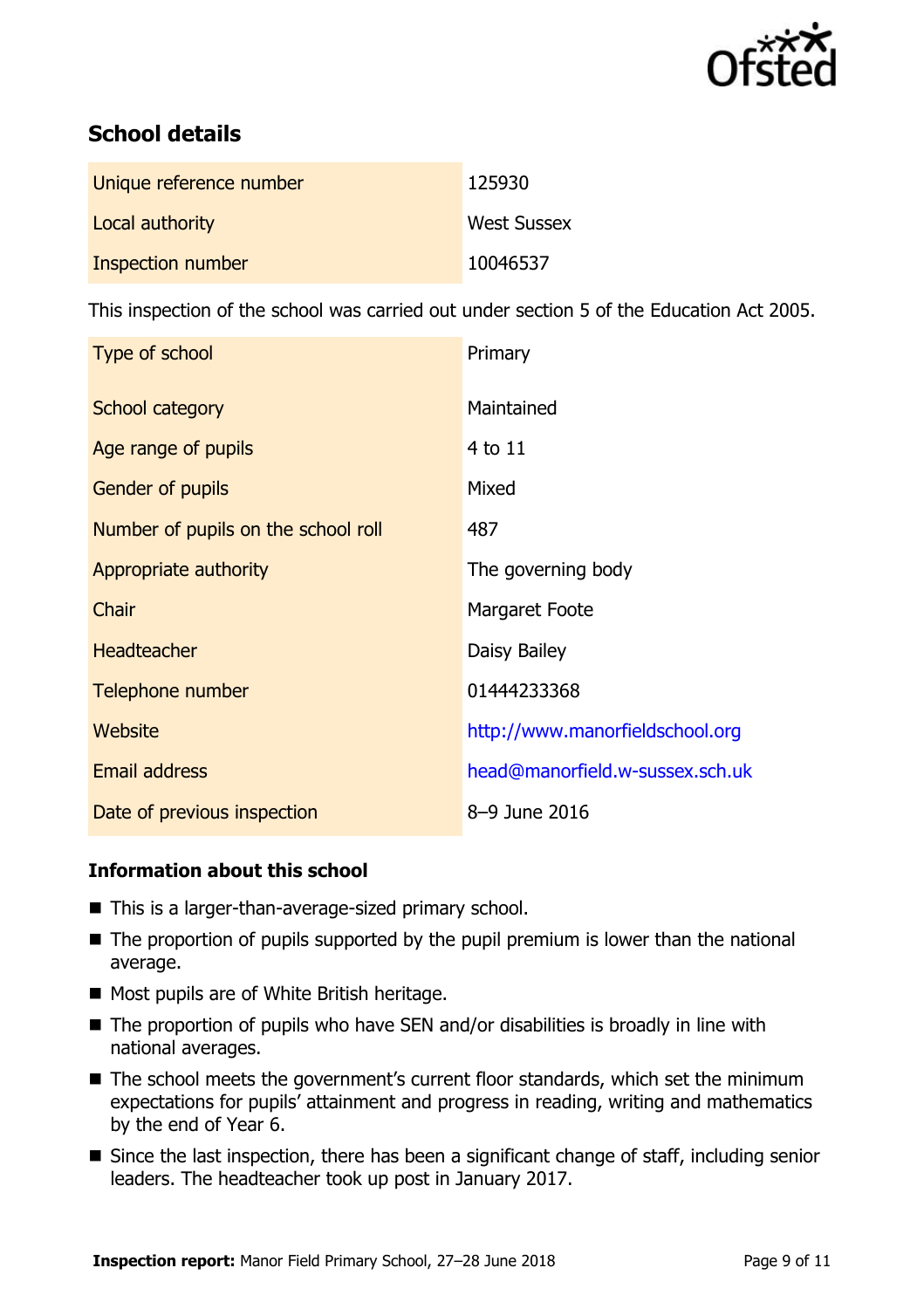

# **Information about this inspection**

- Inspectors observed learning in a range of lessons, several times jointly with senior leaders.
- Inspectors examined work in pupils' books and listened to pupils read. They also spoke with pupils formally and informally, and observed their behaviour at breaktimes, lunchtimes and during the school day.
- Inspectors held several meetings with leaders, governors and staff. A meeting was also held with a local authority representative.
- Inspectors examined a range of school documents, including: governing body minutes of meetings; the school improvement plan; the school self-evaluation report; and performance information relating to pupils' attainment and progress. Documents relating to pupils' behaviour, attendance and safety were also scrutinised.
- Inspectors took account of 88 responses from parents to Ofsted's online questionnaire Parent View. Inspectors met with some parents at the start of the school day. The inspectors also considered a letter sent to the inspection team.
- There were no responses to Ofsted' confidential online pupil and staff surveys.

#### **Inspection team**

| Richard Blackmore, lead inspector | Ofsted Inspector |
|-----------------------------------|------------------|
| Amanda Gard                       | Ofsted Inspector |
| <b>Becky Greenhalgh</b>           | Ofsted Inspector |